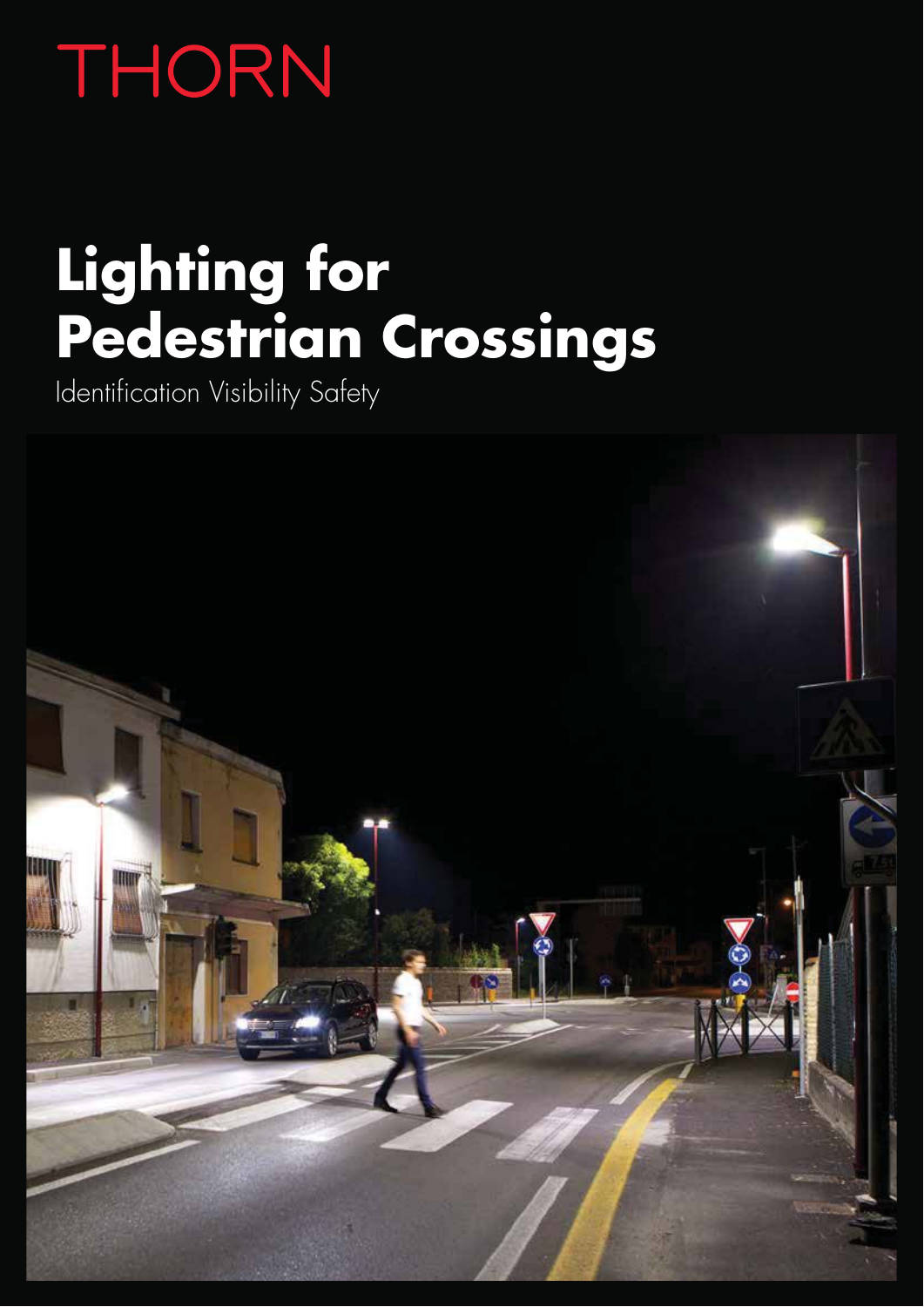# **IVS Identification Visibility Safety**

Serious accidents occur on pedestrian crossings every day and cause outrage because crossings are perceived as places of safety where the driver should be able to see pedestrians. But what if the driver genuinely didn't see the pedestrian until it was too late?

\*The EuroTest 'Pedestrian Crossing Assessment Programme' conducted by Europe's motoring and touring organisations' tested 270 crossings between July and September 2010 in 18 major European cities. The study emphasised the need for good lighting at night. Best practices in this field were where lighting systems at zebra crossings showed to be very efficiently focused on the crossing areas, making them clearly visible well in advance to approaching drivers. (http://www.eurotestmobility.eu/news/archive/2010-2/ pedestrian-crossings/)

It is true that drivers should drive in a manner that allows them to detect and react to all risks in good time. But despite improvement driven by EU directives and national regulations, and overwhelming public support, statistics show that more action is needed to reduce pedestrian crossing fatalities.

One in three pedestrian fatalities occur within the urban environment, peaking during the early evening and at just after midnight.

Eight thousand accidents happen on pedestrian crossing each year, mostly at night and over 40% of crossings score poorly on visibility at night. (based on 2010 figure, Crossings in the EU, sample size 270).

Furthermore, EU traffic Safety Statistics show that nighttime accidents on crossings account for 51% of the total, even though traffic flow is only one third of daytime levels. To make it worse, nighttime accidents are often more severe and over a third are reported to be due to difficulty in observation by the driver.

Night-time visibility is a significant focus by the Eurotest assessment programme, attracting a 35% weighting to their safety score and of course lighting and warning beacons play an important role in this.

It's the top priority in improving road safety for municipalities.

It's something authorities can afford to do and serves a valuable purpose.

At Thorn we deliver high performance lighting, optically optimised to give the best possible lighting conditions for pedestrian and driver at road crossing points,. You would call it a safe crossing, we call it IVS, Identification Visibility System.

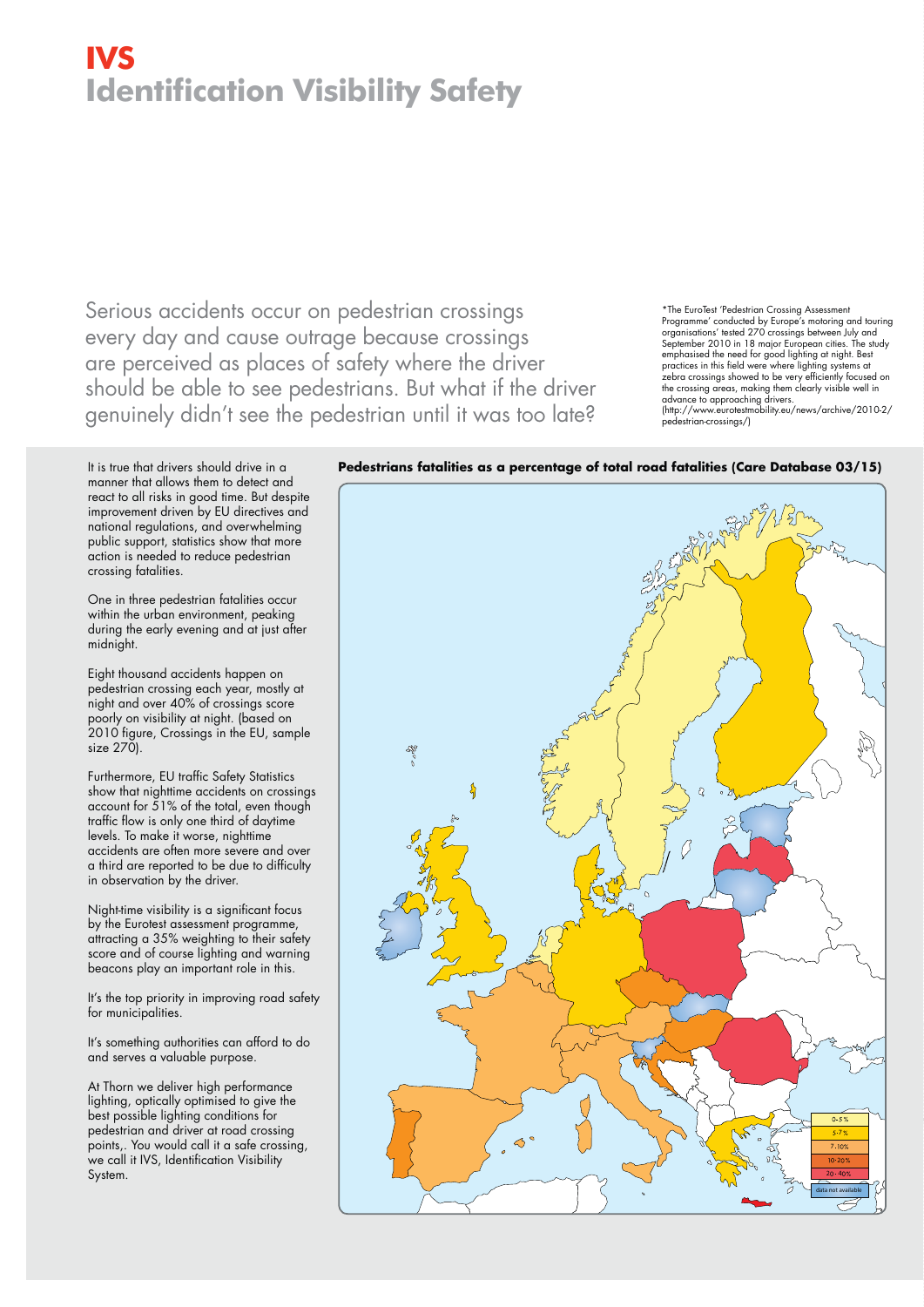# **Performance, Efficiency, Comfort**

**For a better lit environment**





**Performance:** Providing the best visual effectiveness

- improves vertical illuminance making pedestrians visible as they cross crossings. improves vertical illuminance<br>making pedestrians visible as<br>they cross<br>• Extreme cut-off for low glare<br>enhances clarity of the lit scene<br>• Low level flat beam gives good • Precision optic significantly
	- $\bullet$  Extreme cut-off for low glare enhances clarity of the lit scene
		- modelling of hazards

**Efficiency:** Conserving energy and effort, reducing  $CO<sub>2</sub>$ emissions and waste, providing lighting that is practical and efficient to install, operate and maintain.

- The luminaire significantly reduces power consumption as the double asymmetric optic enables crossings to be lit more efficiently with minimal obtrusive/waste light
- Easy installation and maintenance from proven products reduce cost of ownership

**Comfort:** giving people satisfaction and stimulation

- White light with high colour rendering properties creates a reassuring ambience
- Broad choice of luminaire styles unifies the streetscape
- Extra signalling via the flashing LED indicates safe crossing location and enhances safety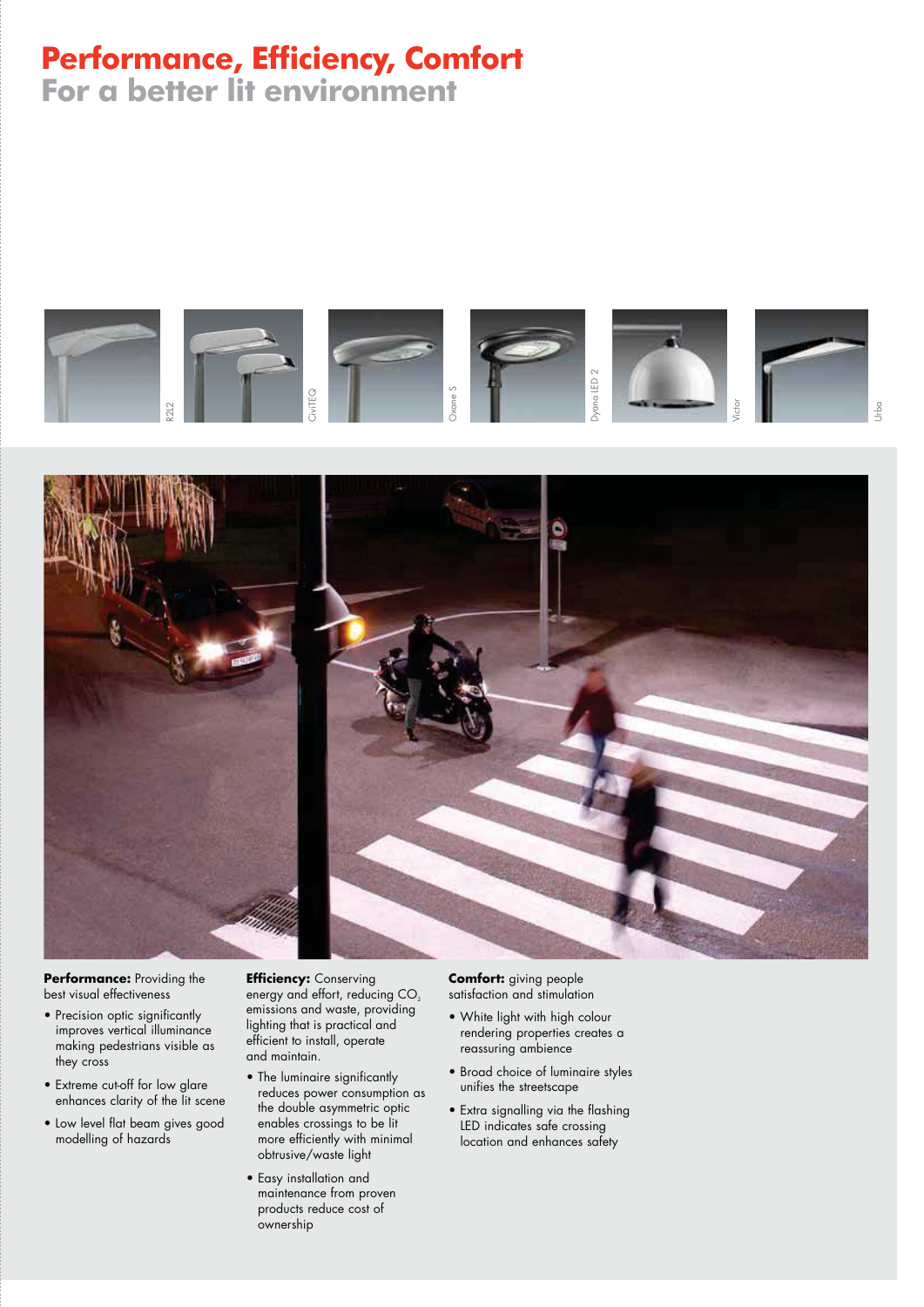# **IVS Identification Visibility Safety**

With the IVS, system safety is enhanced by the specialist optical system and the use of additional signaling

#### **General lighting principles**

Accepted practice concerning the road safety when approaching a crossing is that a pedestrian is clearly revealed to any driver by silhouette against the road surface, experience shows that the lit road surface allows a person to be seen in negative contrast as a 'shadow'. This is an over-simplification of what really occurs. In practice car headlights provide competing positive contrast, which can at a point of transition results in zero contrast, making it almost impossible for the driver to see the pedestrian. For this reason the relevant standard EN 13201-2:2003, and national guidance documents, recommend additional local lighting to ensure positive contrast. The lighting must alert drivers to the presence of the crossing and make pedestrians as visible as possible on or near the crossing area (zones at either side of the crossing). Where pedestrians wait to cross they should receive adequate light on a vertical plane towards the approaching traffic;, the lighting should be significantly higher than the horizontal illuminance produced by road lighting on the carriageway. The lighting should also strictly reduce glare towards the driver. The IVS solution from Thorn is to use luminaires with asymmetric light output, positioned a short distance before the crossing in the direction of approaching traffic, directing the light onto the side of pedestrians facing the driver.

#### **Adoption of IVS**

IVS offers 'crossing' options on six existing street lighting ranges. Signaling is added via the rapid flashing double asymmetric beacon. With enhanced vertical illuminance (Fig.1), good glare control and the warning beacon to attract attention, IVS brings pedestrians and drivers to a safer crossing solution. It is essential to blend the crossing to the surrounding zones for both pedestrian and driver. IVS directs light towards the accident prone areas leading up to the crossing point, both for the pedestrian pavement and the vehicle approach zone. IVS adopts a dual zone approach (See Fig. 2) with light directed at the centre of the crossing and area surrounding the safety zone. This improves safety by increasing visual acuity, making it easy for drivers to see pedestrians on the footway and kerb from a greater distance, while pedestrians are able to clearly view the footway surface, safety markings, obstructions and other pedestrians. All this is further enhanced using LED for improved colour rendering. superior color rendering.

For a standard 2-lane carriageway, two IVS luminaires are installed in a staggered arrangement; the optimum is to provide columns at equal distances of not more than 4m from the centre of the crossing. To ensure safety, standard road lanterns to the opposite side of the IVS installation should be beyond the crossing point and some distance from it.

Measured at 1.5m high with IVS 72L70, Eav=180lx, U=0.7



This diagram illustrates vertical illuminance for the IVS system as experienced by an approaching driver (blue signifies the near-side lane, green the far lane). It also shows the different levels for the crossing and the adjacent zones (A and B).

Figure 1 – Vertical illumination levels at 3 positions



Figure 2 – typical IVS layout and dual zones concept

| Type of road/LED version* 36 48 60 72 84 |  |                                        |  | 96 |
|------------------------------------------|--|----------------------------------------|--|----|
| One-way 1 lane (Fig.3)                   |  |                                        |  |    |
| Two-way 2 lanes (Fig.4)                  |  | $\checkmark$ $\checkmark$ $\checkmark$ |  |    |
| Two-way 3 lanes (Fig.5)                  |  |                                        |  |    |
| One-way 3 lanes                          |  |                                        |  |    |
| Two-way 4 lanes                          |  |                                        |  |    |
|                                          |  |                                        |  |    |

N- Best choice, N- Acceptable \*700mA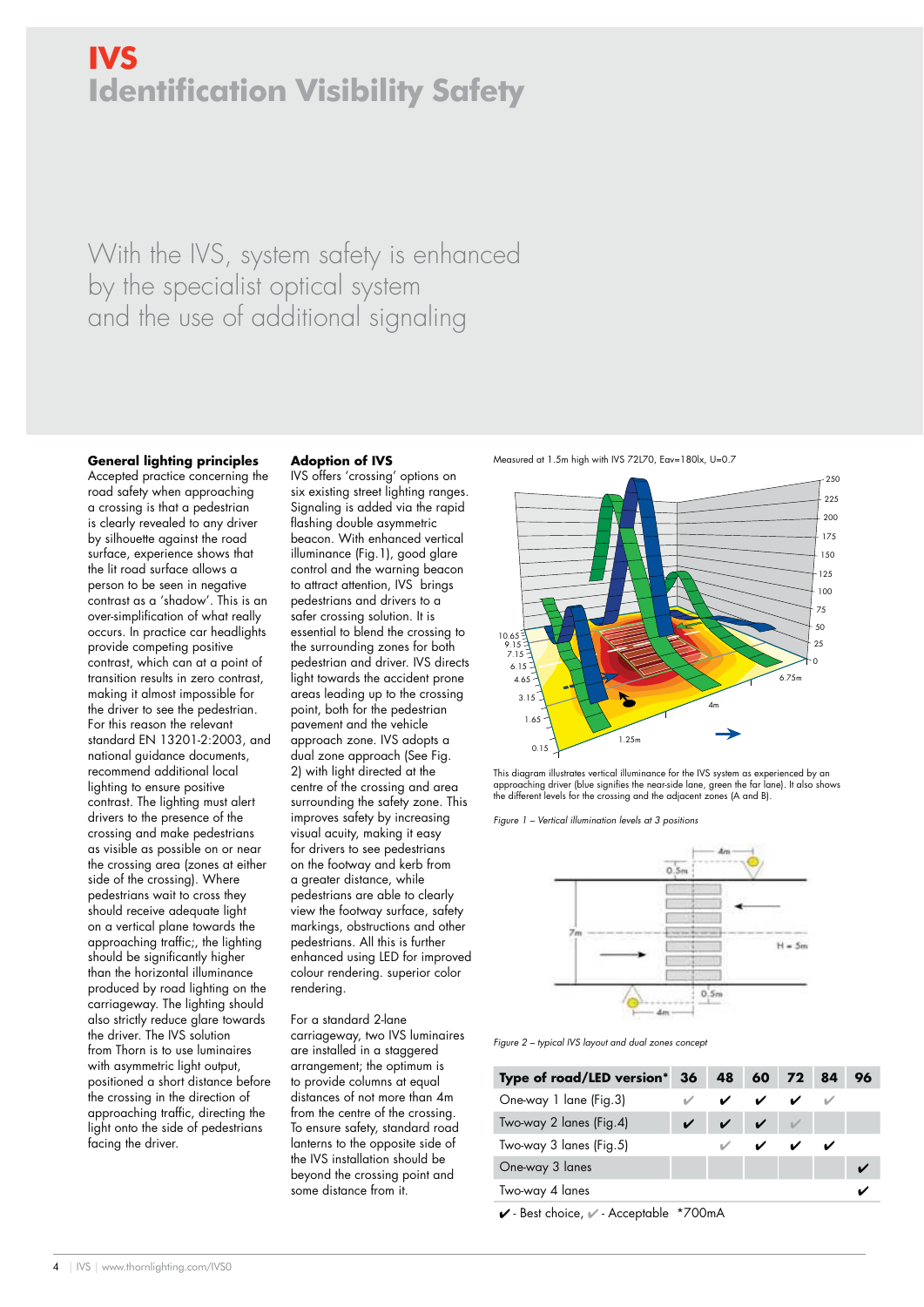# **IVS How to light a crossing**



Figure 3. 1 lane - one way



Figure 4. 2 lanes - two ways



Figure 5. 3 lanes - two ways

Mounting height of the luminaires varies from 4m to 6m, which overcomes the deficiency problems associated with high vehicles in low-level lighting schemes.

IVS is a classic example of the advantage of selecting a light source and optic combination to suit the requirements of a specific application; due to the well controlled beam and restricted elevation of 0° or 5°, area lighting loads and obtrusive (waste) light can be reduced compared to conventional fittings. The reward is a more economical and environmentally sensitive solution. A great balance of performance and efficiency.

Building on the Thorn reputation for good quality, efficiency and reliability, IVS versions of our standard luminaires keeps installation and maintenance impacts to a minimum whilst matching the aesthetic of the road lighting and wider streetscape.

Current road lighting provides no indication of the pedestrian crossing from either the pavement or when already crossing the road. It often fails to identify the actual crossing from any distance or highlight the signs used.

Best practice increases safety by highlighting the pedestrian before crossing, whilst on the crossing and clearly identifying the crossing point using a beacon.



Public lighting near the crossing with a sign either side of the road sometimes with its own lighting, yet, the silhouette of the pedestrian can barely be seen.





A dangerous but unfortunately common example. A lit sign above the crossing containing a crossing light placed exactly above and on the crossing. The road appears illuminated but the pedestrian is hardly visible.

How to do it correctly. The pedestrian crossing is lit with IVS. The light distribution clearly lights the pedestrian without glare to the driver. The flashing beacon draws the drivers attention to the crossing point.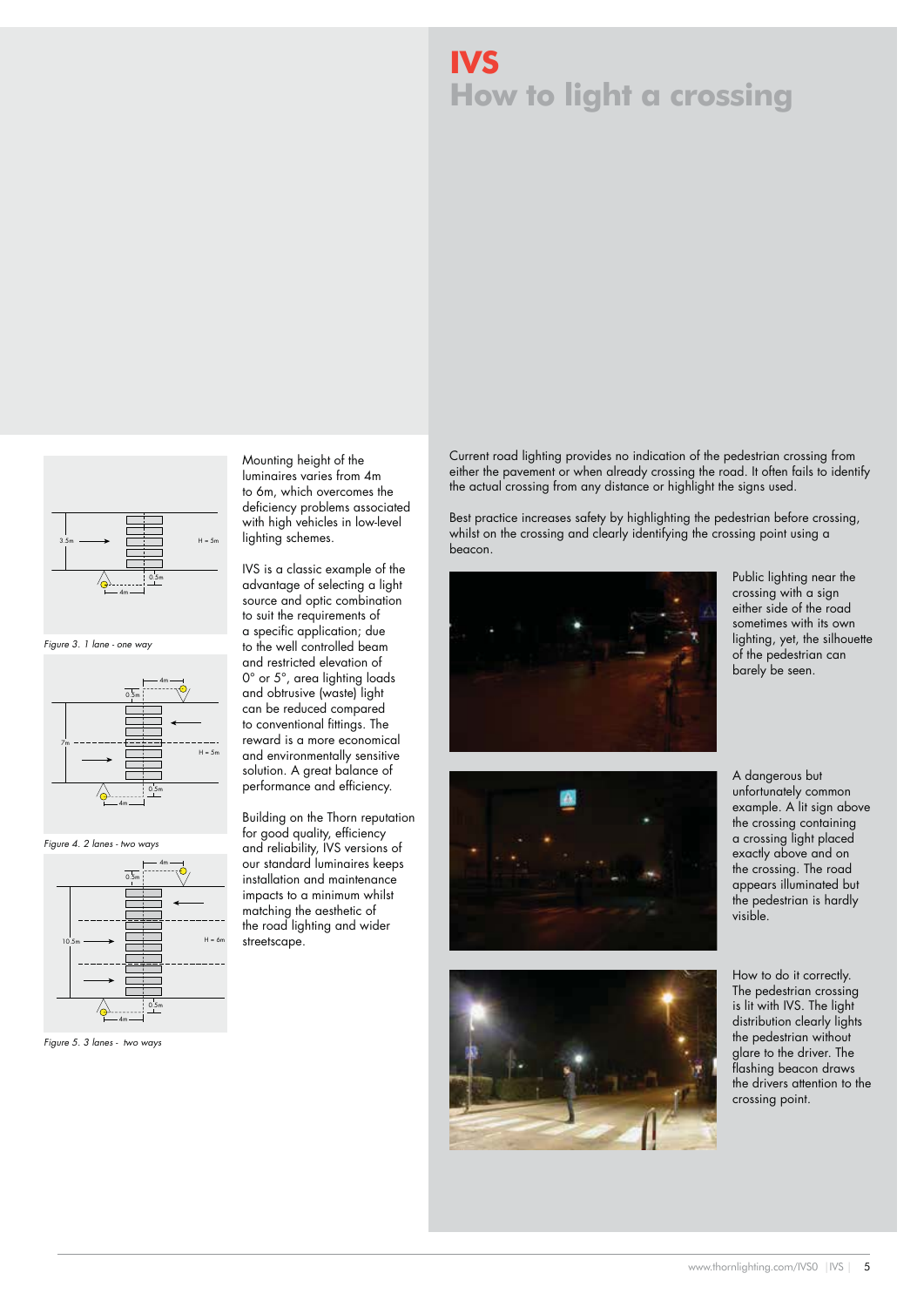# **IVS Typical schemes**

Whatever luminaire design is selected from the IVS portfolio the optical performance for each lamp type is as follows:



140,0-160,0 20,0-40,0

120,0-140,0 0,0-20,0 100,0-120,0 80,0-100,0

|  | 6   IVS   www.thornlighting.com/IVS0 |  |
|--|--------------------------------------|--|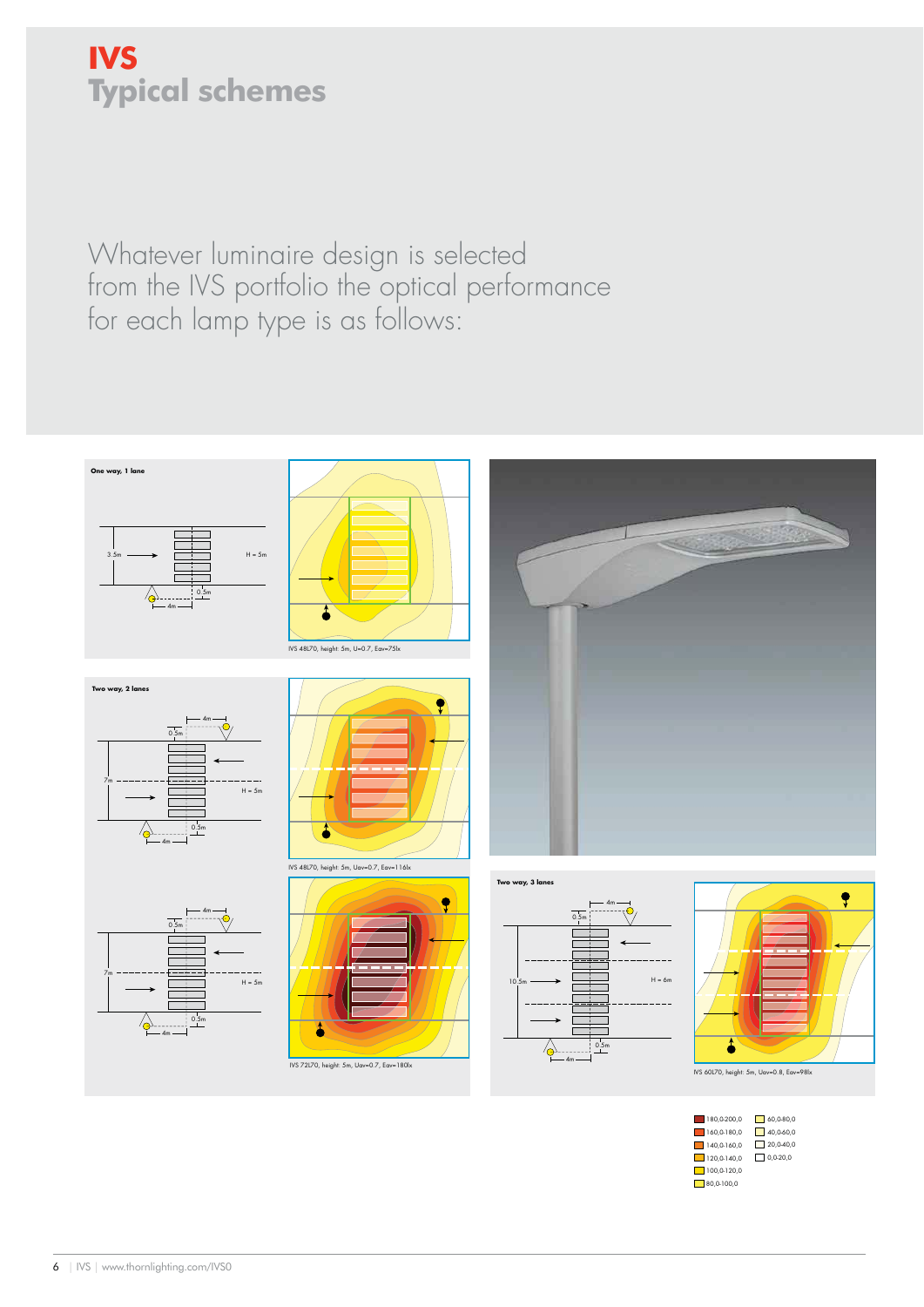# **IVS Case Study**

# Pedestrian Crossing two-way, two lanes



**IVS LED** 2\*48L70 9400lm

# **Using the same colour temperature lamps: 4000°K**





#### $180 - 200$  $160 \cdot 180$  $140 \cdot 160$  $120 \cdot 140$  $100 \cdot 120$  $80 - 100$  $60 - 80$  $40 - 60$  $20 \cdot 40$  $\Box$  0  $\cdot$  20

Height: 5m **Uave** 0.7 0.7 0.4 **Eave** 116lx 121lx 160lx **W** | 220 220 300 300 300 Thanks to its efficient R-PEC® optical system, the new IVS LED ensures an improved uniformity with high illuminance values, **all with less than quarter of the energy required by** 

**conventional techniques**

| 2 HIT 150 W<br>19000m<br>Height: 5m |  |
|-------------------------------------|--|
| 0 <sub>7</sub>                      |  |
| $12$ Tx                             |  |
|                                     |  |

 $\mathbf{I} \mathbf{V} \mathbf{S}$ 

Thanks to its purpose made, highly efficient, 150W optic, IVS maintains excellent uniformity and illuminance levels.

| 2 HIT 150 W<br>12 500lm<br>Height: 5m                                                                                                                         |
|---------------------------------------------------------------------------------------------------------------------------------------------------------------|
| 0.4                                                                                                                                                           |
| 160 <sub>k</sub>                                                                                                                                              |
| 300                                                                                                                                                           |
| Given the same parameters a<br>traditional pedestrian crossing<br>luminaire, with optimised<br>settings, achieves too much<br>illuminance and more critically |

**Traditional Technique**

illuminance and, more critically, poor uniformity, resulting in unsatisfactory visibility of people within the area.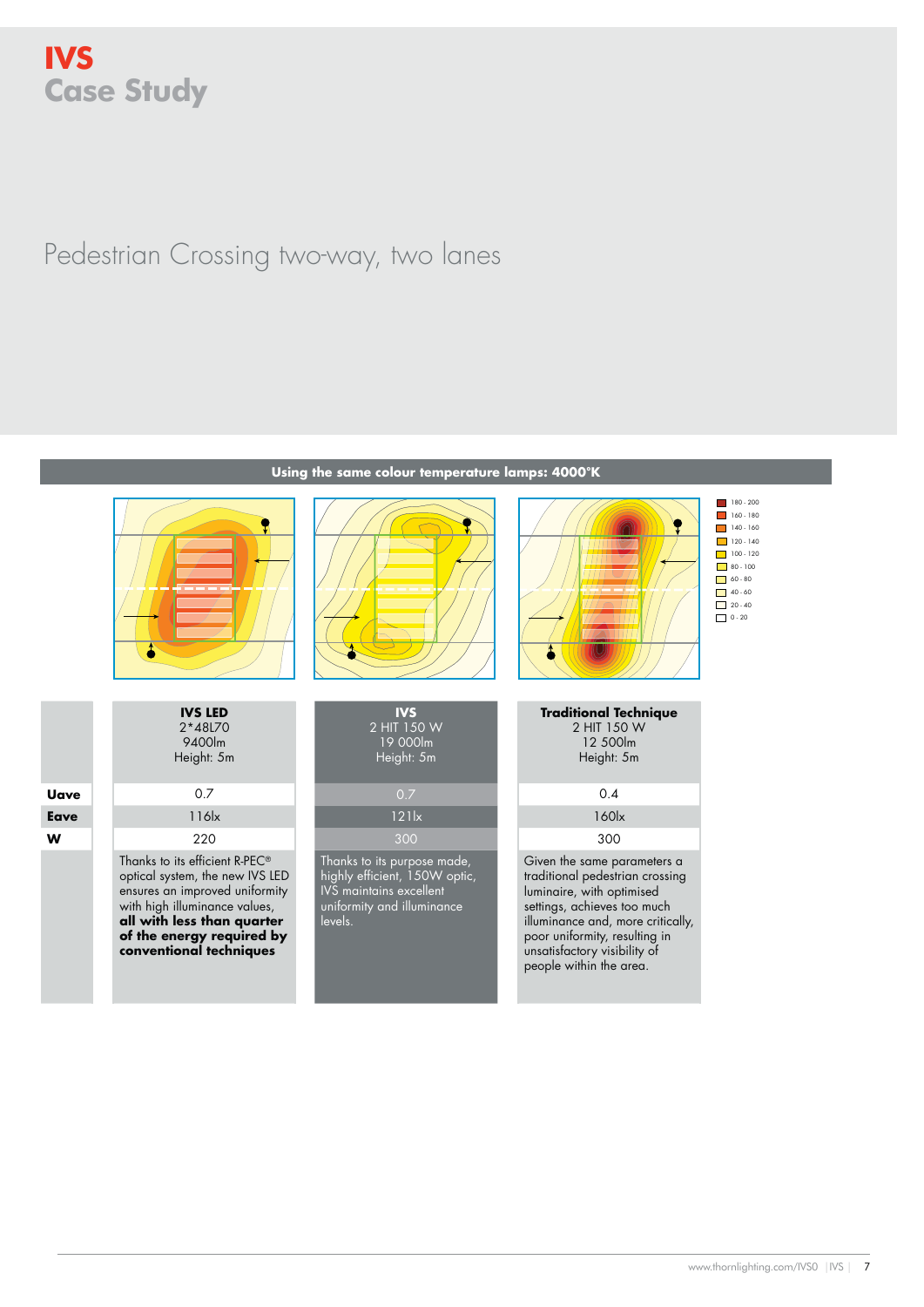## **Signalling accessory**



Using the latest advances in LED technology, the IVS system aims to complement road signal legislation by offering highway authorities an additional safety feature: a rapid flashing indicator accessory to further warn road users to yield sooner when approaching the crossing.

Mounted on the lighting column, separate from the luminaire for better visibility yet beyond the reach of vandals, the knuckle shaped unit consists of two circulars amber LEDs aligned horizontally, one on each side. The lights flash at a predetermined rate to achieve optimum driver recognition and operate separately from the lantern, being visible during the day as well as nighttime hours. A further benefit is to attract and encourage pedestrians to cross the road inside the identified zone, where they are more visible.

Together with the selection of lanterns and columns this creates not only the complete pedestrian crossing lighting package from a single, dedicated source of supply, but also an authoritative body of design advice, too.

**Lamps** Flashing Node: 6 X 1W LEDs (3 each side)

## **Materials/Finish**

Body : ABS, finished in ligth grey (RAL 9006) or powder coated texturized, texturized grey (Akzo 900) . diffuser : toughened glass Screw fixings : stainless steel

#### **Installation/Mounting**

Mounting at 1120mm from the top of a conical Ø60 column or Ø76mm cylindrical column with a Ø22mm go through hole (as per Thorn IVS column) Cable gland for Ø8mm to 13mm cable. Screw fixings: stainless steel Delivered ready to install, complete with factory fitted integral gear prewired with 5m of HO7RNF 2x1 mm² cable all supplied in a single carton.

#### **Standards**

Designed and manufactured to comply with EN 60598-2-3 □ Class II electrical  $\frac{1}{\sqrt{2}}$  25° (-20°/+35°) **IP66:** Ingress protection IK10: Shock resistance CE

#### **Specification**

To specify state: Warning LED flashing node dedicated to pedestrian crossings. IP66 and made of vandal resistant material to be installed on the section of the column. To be installed together with Thorn pedestrian crossings luminaire and column packages. As Thorn IVS flash node.



#### **Signalling accessory Ordering guide**

|                            |          | Finish                    |               |
|----------------------------|----------|---------------------------|---------------|
| <b>Description</b>         | Gear     | <b>Texturised</b><br>Grey | Light<br>Grey |
| IVS FLASH NODE 6W 2 X 3LED | Integral | 96256654                  | 96256655      |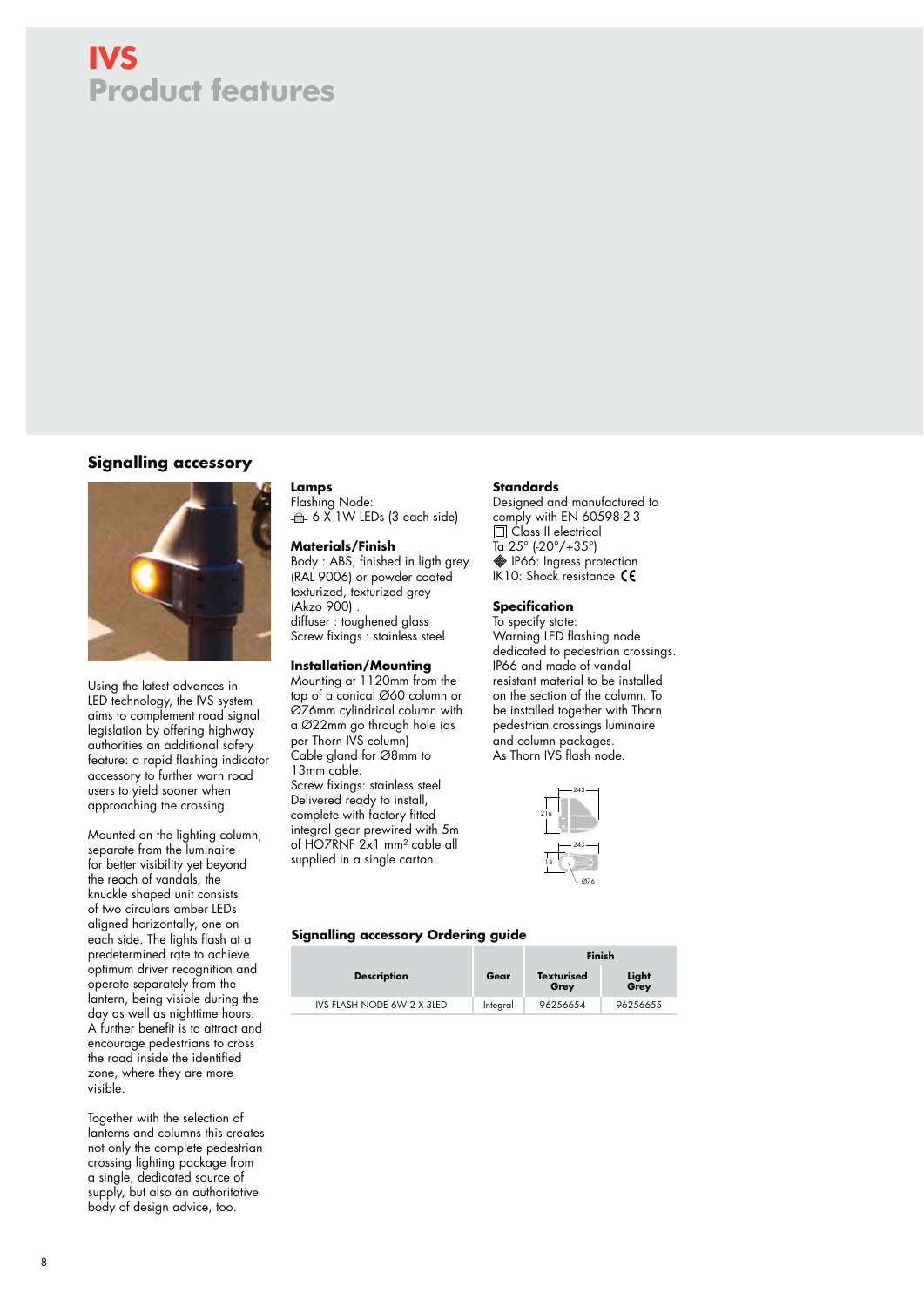## **R2L2**



R2L2 Small



10.6 (with gear) 8.6 (without gear)<br>Max. Scx: 0.05m<sup>2</sup>

R2L2 Medium



14.2 (with gear) 11.1 (without gear)<br>Max. Scx: 0.06m<sup>2</sup>

#### **Light source**

From 12 LED to 180 LED Lifetime: 100 000 hours B10L70 >100 000 hours B50L90 @Ta25°C Luminaire efficacy up to 120Llm/W R-PEC Up to 40 000lm Color Temperature 4000K but also 3000K and 5700K CRI: 70

#### **Materials/Finish**

Housing, canopies, spigot: die-cast aluminium with powder coating Glass: tempered, 4 mm thick Screws: EcolubricR treated Powder coating texturized light grey as standard (close to R9006) Other RAL or AKZO colors available on request Other special treatment on request

#### **Installation/Mounting**

Post-top mounting: Ø60-76mm Side-entry mounting: Ø48-60mm or Ø34-42-48-60mm Operating temperature:  $-25^{\circ}$ C < Ta <  $+35^{\circ}$ C Suitable for use up to +50°C through the use of heat regulation system Recommended mounting height: 4m to 14m Adjustable tilt angle side:  $0^{\circ}/.5^{\circ}/.10^{\circ}/.15^{\circ}$ Adjustable tilt angle top: 0°/ +5°/ +10

#### **Standards**

 $_{60598}$  IK08 IP66  $\bigoplus$   $\Box$  CE

#### **Specification**

To specify state: Three sizes with extensive optical, lumen and light distribution choice for all road applications up to ME1. Efficient (up to 100Llm/W) R-PEC

optic with 11 light distributions for precise light placement with minimum waste light. Wide range of intelligent lighting control solutions from standalone dimming to fully remote control via central monitoring system. Attractive, universal and integrated spigot offering flexibility through top and side entry as well as tilt adjustment up to 15°. Easy to fit back and front louvres which can be fitted retrospectively for extra light control and comfort. As Thorn R2L2

| <b>Size</b><br><b>Electrical</b><br><b>Number</b><br>ĸ<br><b>Description</b><br><b>SAP</b><br>mA<br>of LEDs<br>Class<br>Code<br>S<br>$\overline{2}$<br>700<br>4000<br>36<br>R2L2 S 36L70 IVS 740 CL2<br>96268486<br>S<br>$\overline{2}$<br>48<br>4000<br>R2L2 S 48L70 IVS 740 CL2<br>96268515<br>700<br>$\overline{2}$<br>M<br>60<br>R2L2 M 60L70 IVS 740 CL2<br>700<br>4000<br>96268314<br>$\overline{2}$<br>96268343<br>700<br>4000<br>R2L2 M 72L70 IVS 740 CL2<br>M<br>72<br>$\overline{2}$<br>M<br>84<br>700<br>4000<br>R2L2 M 84L70 IVS 740 CL2<br>96268367<br>$\overline{2}$<br>96<br>4000<br>R2L2 M 96L70 IVS 740 CL2<br>96266752<br>M<br>700 |    |   |
|------------------------------------------------------------------------------------------------------------------------------------------------------------------------------------------------------------------------------------------------------------------------------------------------------------------------------------------------------------------------------------------------------------------------------------------------------------------------------------------------------------------------------------------------------------------------------------------------------------------------------------------------------|----|---|
|                                                                                                                                                                                                                                                                                                                                                                                                                                                                                                                                                                                                                                                      |    |   |
|                                                                                                                                                                                                                                                                                                                                                                                                                                                                                                                                                                                                                                                      |    |   |
|                                                                                                                                                                                                                                                                                                                                                                                                                                                                                                                                                                                                                                                      |    |   |
|                                                                                                                                                                                                                                                                                                                                                                                                                                                                                                                                                                                                                                                      |    |   |
|                                                                                                                                                                                                                                                                                                                                                                                                                                                                                                                                                                                                                                                      |    |   |
|                                                                                                                                                                                                                                                                                                                                                                                                                                                                                                                                                                                                                                                      |    |   |
|                                                                                                                                                                                                                                                                                                                                                                                                                                                                                                                                                                                                                                                      |    |   |
| $\overline{2}$<br>5700<br>R2L2 M 60L70 IVS 757 CL2<br>700<br>96268315                                                                                                                                                                                                                                                                                                                                                                                                                                                                                                                                                                                | 60 | M |
| $\overline{2}$<br>5700<br>R2L2 M 72L70 IVS 757 CL2<br>96268344<br>72<br>700<br>M                                                                                                                                                                                                                                                                                                                                                                                                                                                                                                                                                                     |    |   |
| $\mathcal{P}$<br>84<br>5700<br>M<br>700<br>R2L2 M 84L70 IVS 757 CL2<br>96268368                                                                                                                                                                                                                                                                                                                                                                                                                                                                                                                                                                      |    |   |
| $\overline{2}$<br>5700<br>R2L2 M 96L70 IVS 757 CL2<br>96268390<br>96<br>700<br>M                                                                                                                                                                                                                                                                                                                                                                                                                                                                                                                                                                     |    |   |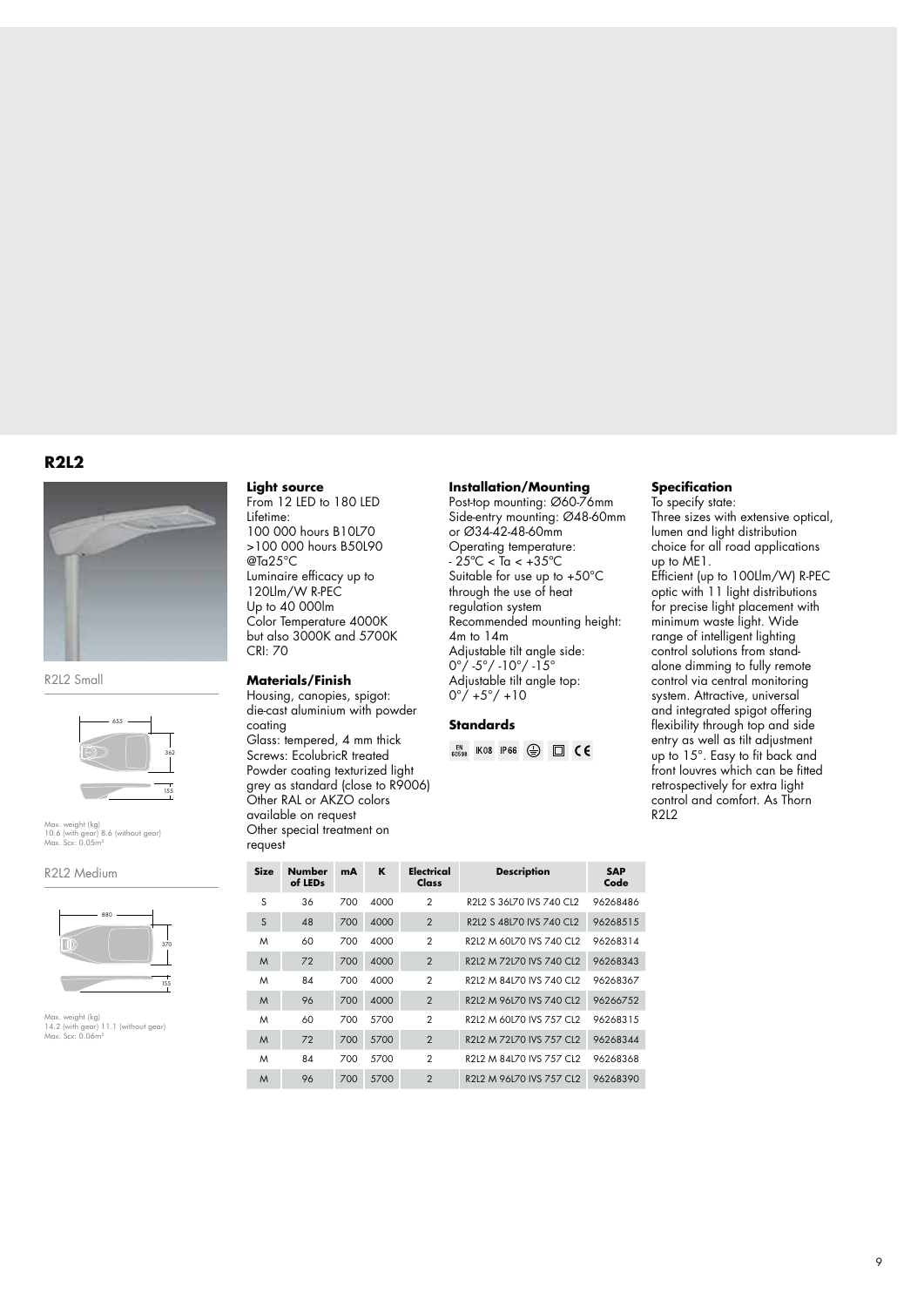# **CiviTEQ**





CiviTEQ S - Scx: 0,077m2



CiviTEQ L - Scx: 0,115m2

#### **Light source**

100.000hrs Drivers and LEDs (L90) at Ta25°C Luminaire efficacy up to 127Llm/W Up to 17 000lm (156W) Color temperature: 4000K but also 3000K and 5700K CRI: 70

#### **Materials/Finish**

Performance version: Canopy: die-cast aluminium, powder coated grey RAL 9006 (other RAL colours on request) with rear clip in stainless steel. Basic version with canopy in glass reinforced polycarbonate, RAL 9006 with antigalvanic stainless steel screws Body: die-cast aluminium unpainted Spigot: plain die-cast aluminium Enclosure: toughened glass Screws: stainless steel

#### **Installation/Mounting**

CL1: Suitable for mounting on top Ø76mm or side Ø60mm or Ø42mm (Ø60mm delivery with reducer MA34/42mm fitted)

CL2: Suitable for mounting on top Ø76mm or side Ø60mm (Ø34/42mm with accessory 96261772)

Variable tilting setting: 0° to +10° on post top mounting and -20° to 0° on lateral mounting, in 5° steps.

Accessory to set at horizontal 0° the luminaire when retrofitted in side entry onto 45° tilt arm

Cable gland for Ø8 to 12mm cable. Delivered complete and ready to install, all supplied in a single carton

# **Standards**

#### **Specification**

To specify state: Unobtrusive, cost effective road lighting solution featuring R-PEC® and Optibloc® with 12 precise lighting distributions, fully versatile installation possibilities, low maintenance requirements and no need to replace LED driver. CMS with Radio Frequency and Powerline system, is also compatible with other controls systems. Choice of options and accessories: 10KV, automatic disconnection, BPS, LRT, photocell and external louvres. As Thorn CiviTEQ.

| <b>Size</b> | <b>Number</b><br>of LEDs | mA  | K    | <b>Description</b>       | <b>SAP</b><br>Code |
|-------------|--------------------------|-----|------|--------------------------|--------------------|
| M           | 36                       | 700 | 4000 | CQ 36170-740 IVS CL2 M60 | 96643155           |
| M           | 36                       | 700 | 5700 | CQ 36170-757 IVS CL2 M60 | 96643227           |
|             | 48                       | 700 | 4000 | CQ 48170-740 IVS C12 M60 | 96643158           |
|             | 48                       | 700 | 5700 | CQ 48170-757 IVS C12 M60 | 96643228           |
|             | 60                       | 700 | 4000 | CQ 60170-740 IVS C12 M60 | 96643161           |
|             | 60                       | 700 | 5700 | CQ 60170-757 IVS C12 M60 | 96643229           |
|             | 72                       | 700 | 4000 | CQ 72170-740 IVS C12 M60 | 96643164           |
|             | 72                       | 700 | 5700 | CQ 72170-757 IVS C12 M60 | 96643230           |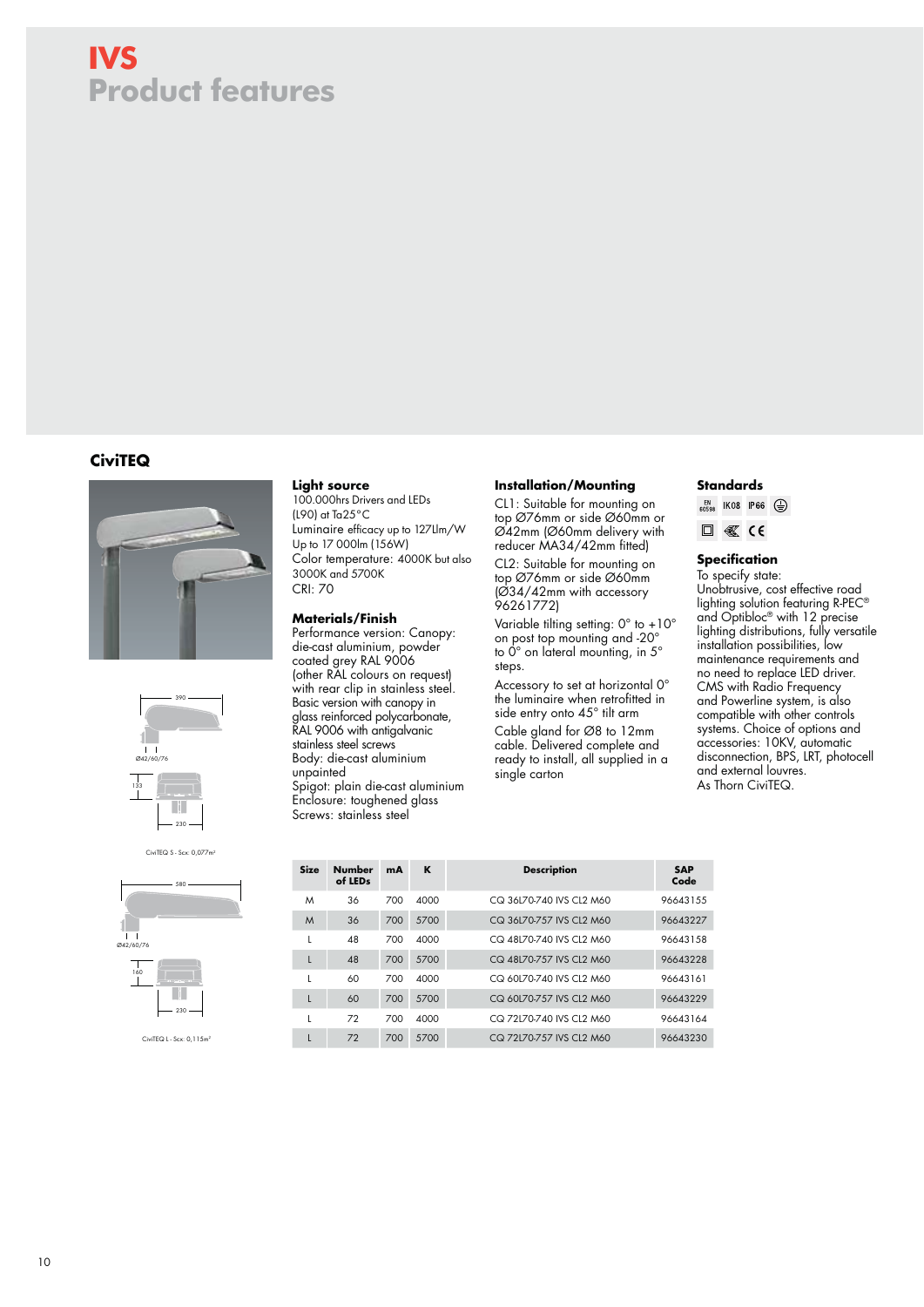## **Oxane S**





Scx: 0.065m2 Max. 17Kg

#### **Light source**

Lifetime hours: 100 000 hours B10L90 @Ta25°C >100 000 hours B50L90 @Ta25°C Luminaire efficacy up to 111Llm/W Lumen output up to 8000lm

#### **Materials/Finish**

Body and Spigot: die-cast aluminium, powder coated texturized light grey (close to RAL9006) Enclosures: toughened glass,

self-cleaning treatment on request Screws and closing set: stainless steel

## **Installation/Mounting**

Rotating spigot secured by 2 screws with safety bolts Post-top mounting: Ø60/76mm x 80mm long spigot. Tilted to 5° Lateral mounting: CL1- Ø34/42/48/60mm x 120mm. Tilted to 0° CL2 – Ø48/60mmx120mm long (Ø34/42 reducer as accessory) Cable gland for Ø8 to 13mm cable. Delivered ready to install in 1 box.

## **Standards**

|     | EN<br>60598 | <b>IK08</b> | $I_{a-25}$ | <b>IP66</b> |
|-----|-------------|-------------|------------|-------------|
| י⊥′ |             |             |            |             |

# **Specification**

Easy to install and fully maintainable LED luminaire designed to offer effective and reliable lighting performances with combined thermal and optical system. Suitable for main road lighting applications up to ME3.

As Thorn Oxane S.

| <b>Number</b><br>of LEDs | mA   |      | Electrical<br>Class | <b>Description</b>            | <b>SAP</b><br>Code |
|--------------------------|------|------|---------------------|-------------------------------|--------------------|
| 36                       | 700  | 4000 |                     | OXANE S 36170 IVS 757 CL2     | 96268486           |
| 36                       | 700  | 4000 | $\mathcal{P}$       | OXANE S 36170 IVS EFL 740 CL2 | 96272233           |
| 36                       | 700. | 5700 |                     | OXANE S 36170 IVS EFL 757 CL2 | 96272143           |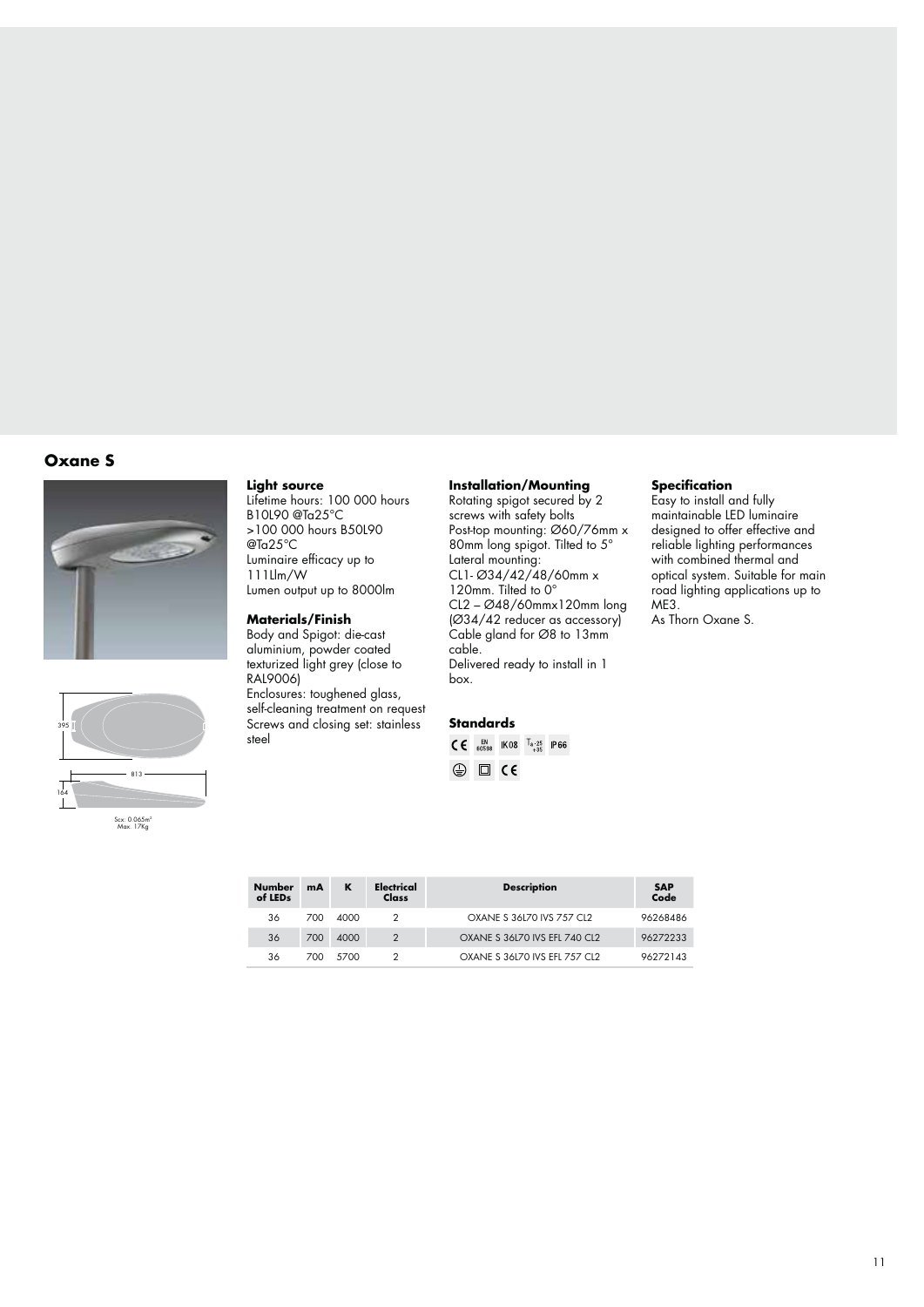# **Dyana LED 2**



#### **Light source**

Total luminous flux: 10884 lm Luminaire efficacy: 102 lm/W Lamp efficacy: 93 lm/W Colour Rendering Index min.: 70 Correlated colour temperature: 4000 K Rated median useful life: 100 000h L90 at 25°C

# **Materials/Finish**

Body, spigot and canopy: die-cast aluminium, textured dark grey finish. Flat glass cover: 5mm thick toughened glass. Gaskets: Ethylene Propylene Diamine rubber (EPDM)

# **Installation/Mounting**

Post-top mounting Ø60mm, tilt =  $5^\circ$ , 10°. End cap secured by 2 screws. Supplied complete and ready to install, in a single box. Weight: 12kg max.

# **Standards**



# **Specification**

To specify state: IP66 and IK09 aluminium decorative street lighting lantern with Ø60mm post-top mounting, 10° tilt and IVS dedicated optic. With options for dimming and lighting management system. As Thorn Dyana LED.





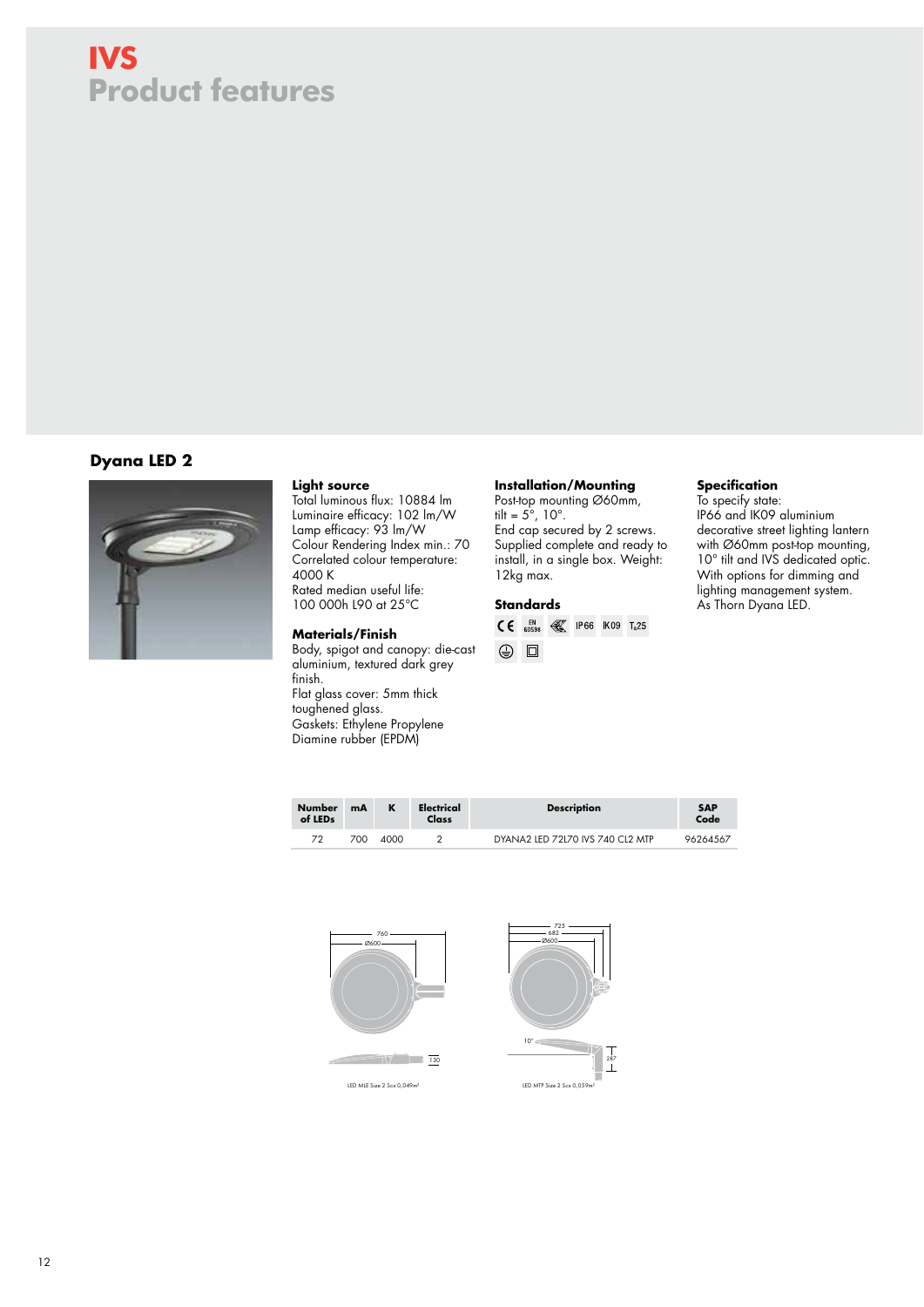#### **Victor**





#### **Light source**

Total luminous flux: 1423 lm Luminaire efficacy: 89 lm/W Lamp efficacy: 89 lm/W Rated median useful life: 100 000h L70 at 25°C

#### **Materials/Finish**

Body: aluminum powder coated NCS0500 (White) Spigot: corrosion protected steel Enclosure: 4mm clear toughened

glass Reflector: high purity anodized aluminium

Screws and clips: stainless steel

# **Installation/Mounting**

Mounting spigot of female 3/4" pipe thread type (for Ø27G male threaded tube). Large choice of fixings for post

top, side entry or catenary (see Columns section of the catalogue). Cable gland for Ø6mm to

Ø13mm cable. Access from below to gear and

optic system after quick release of the hinged glass enclosure via 'twist and lock' design. Automatic disconnection of the electrical mains when opening. Mounting plate with optics and ballast has hinge suspension and

stays attached when released. Tool free connection to 2x2.5mm² terminal. Pre-wiring on request.

## **Standards**



# **Specification**

To specify state: Full IP66 aluminium road and streetlighting luminaire. For 24W to 150W lamps and 1800Lm to 3000Lm LED.Female spigot mounting onto Ø27G tube. Automatic disconnection at opening and tool free access to and removal of lamp and gear tray. With options for electronic gears, dimming and lighting management system. As Thorn Victor.

| <b>Number</b><br>of LEDs | mA   | K    | <b>Description</b>            | <b>SAP</b><br>Code |
|--------------------------|------|------|-------------------------------|--------------------|
| 36                       | 700  | 4000 | VIC2 36170 IVS 740 CL2 HFX 8M | 96627563           |
| 48                       | 350  | 4000 | VIC2 48135 IVS 740 CL2 HFX    | 96627564           |
| 36                       | 70   | 5700 | VIC2 36170 IVS 757 C12 HFX 8M | 96627604           |
| 48                       | 3.50 | 5700 | VIC2 48135 IVS 757 CL2 HFX    | 96627605           |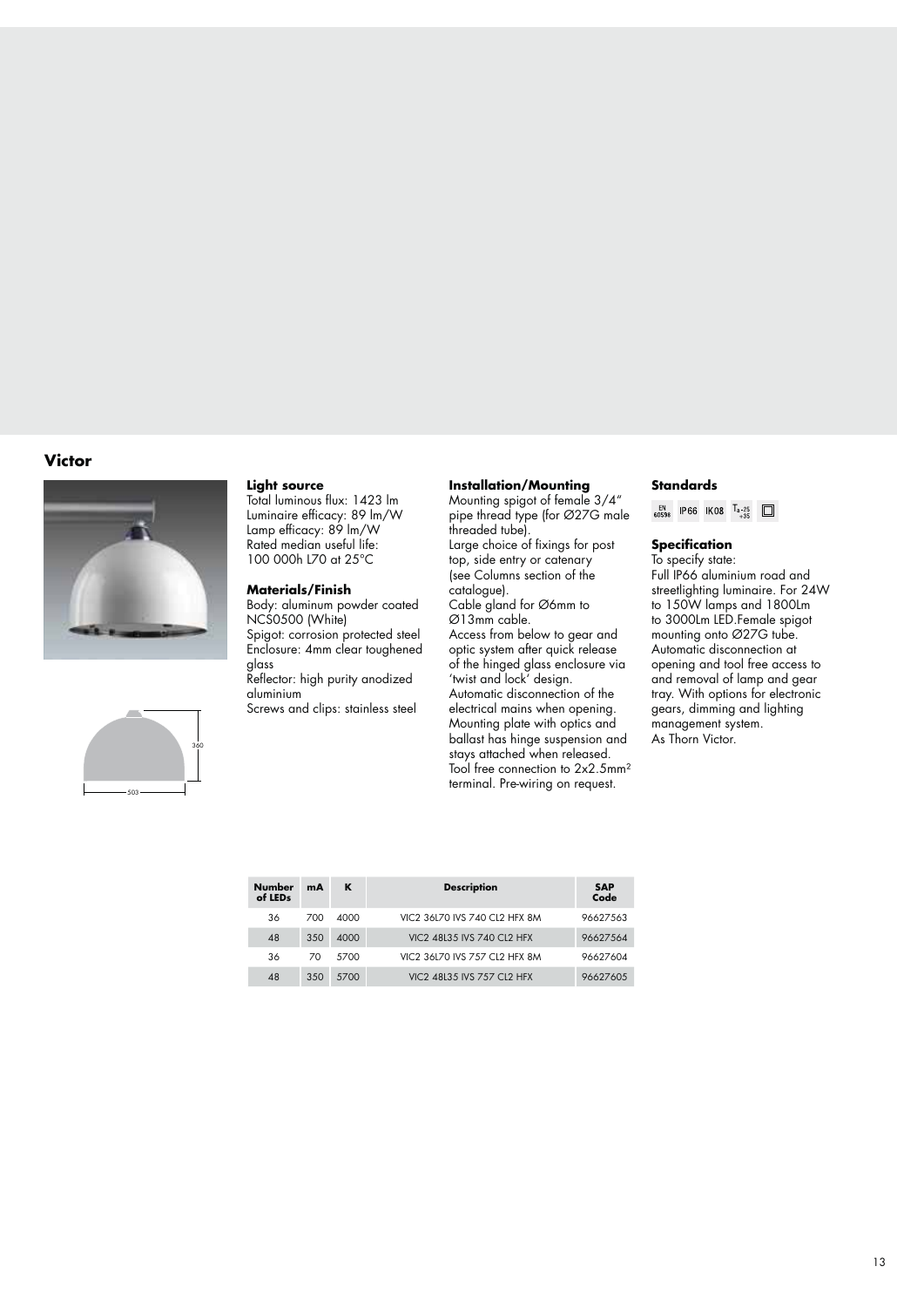## **Urba**





 $\sqrt{3}$ 

#### **Light source**

Luminaire Lumen output up to 9731 Lm Luminaire Efficacy up to 108 lm/W Lifetime 100,000 Hours @L90 Ta 25°C Colour temperature: 4000, 5700K CRI : 70

#### **Materials/Finish**

Die cast aluminium dark grey, texturized finish with dichroic flat glass (5mm) Deflector: ABS anti UV white (RAL9016) Gasket in EPDM Frame : Aluminium with powder metalized aluminium and varnish finish

#### **Installation/Mounting**

Urba is delivered ready-to-install, in 1 single box Available in 2 sizes, Urba offers flexibility of installation with: - 60mm post top mounting (MTP) - 0° tilt - secured by 2x M8x25 screws Quick and easy to install, Urba allows low installation costs Pre-wired versions as standard for quicker and easier installation

#### **Standards**



# **Specification**

To specify state: Highly designed urban street IP66 and IK10 latern in two sizes, with IVS dedicated optic (up to 108 Llm). Post top mounting, Ø60mm. As Thorn Urba.



|              | of LEDs |     |      |                                       | Code     |
|--------------|---------|-----|------|---------------------------------------|----------|
| URBA S       | 36      | 700 | 4000 | URBA S 36L70 IVS GY CL2 8M MTP60 740  | 96269606 |
| <b>URBAL</b> | 48      | 350 | 4000 | URBA L 48170 IVS GY CL2 10M MTP60 740 | 96269928 |
| URBA S       | 36      | 700 | 5700 | URBA S 36170 IVS GY CL2 8M MTP60 757  | 96272234 |
| <b>URBAL</b> | 48      | 350 | 5700 | URBA L 48170 IVS GY CL2 10M MTP60 757 | 96272235 |

**Size Number mA K Description SAP** 

 $\sqrt{2}$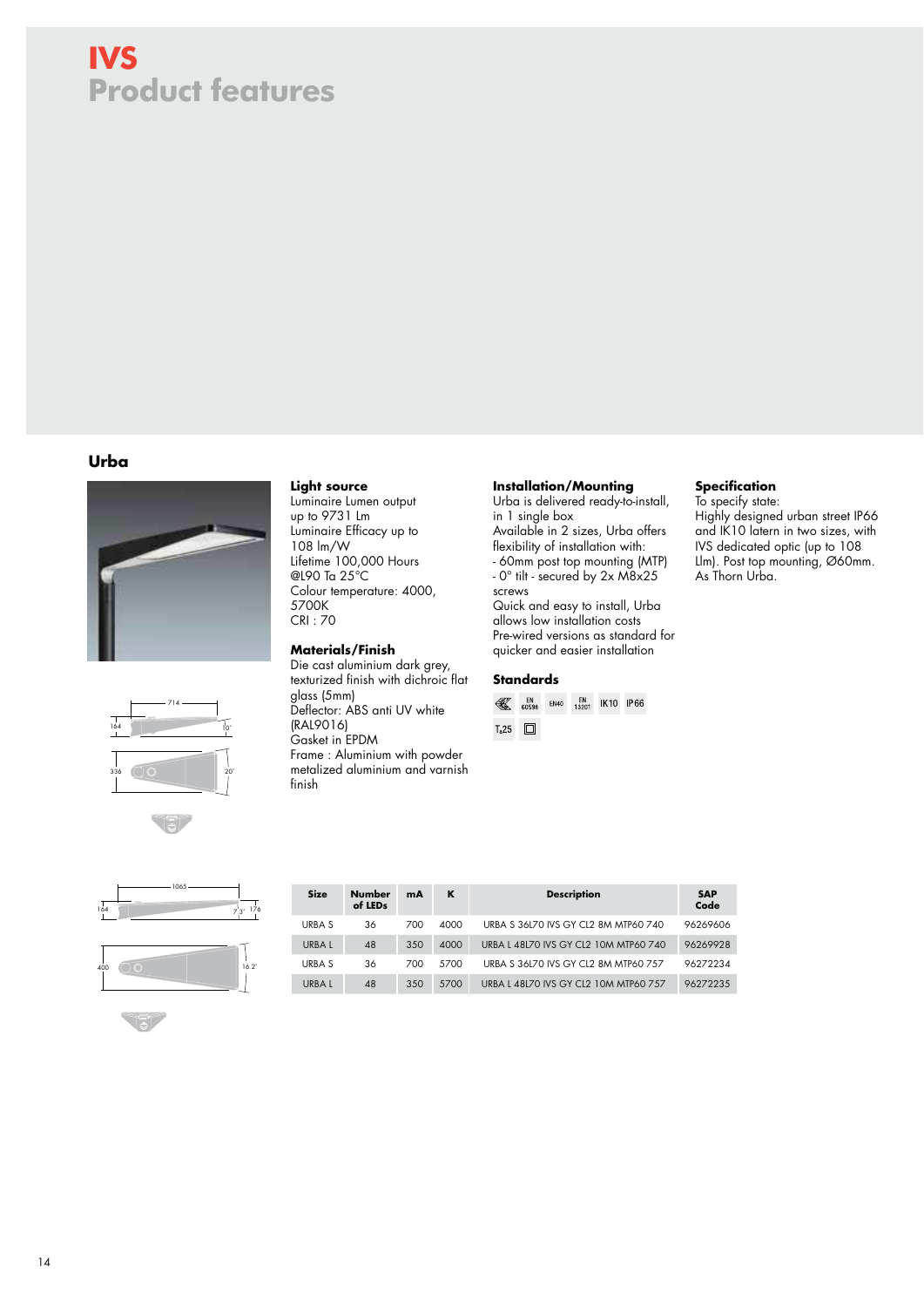# **Areaflood**



#### **Light source**

Luminaire lumen output up to 19500lm Luminaire efficacy up to 121 Llm/W Lifetime 100 000 hours L90 @Ta25°C Colour temperature: 4000K and 5700K CRI: 70

## **Materials and Finish**

Body: die-cast aluminium (AS12U, EN AC-47100) powder coated texturised dark grey. Other RAL colours or special treatment available on request Gasket: silicon (IP66 seal) Hinges: polyamid glass fibre 20% Glass: toughened (5mm thick)

#### **Installation and Mounting**

Reversible mounting stirrup and aiming for horizontal position is simplified via 2 indicators depending on the stirrup mounting position. Cable gland for Ø8-12mm. Drop front glass access with 2 screws (size 1) or 4 screws (size 2). Direct access to LED drivers (size 1) or access via 1 screw on LED support plate (size 2). Delivered with stirrup. Choice of spigot adaptor for post top mounting the stirrup onto a column (Ø60 or 76mm). Fixes to column with 2xM10 bolts and nuts (supplied). Stirrup fixed by 2 bolts and washers (supplied). Choice of decorative bracket arm for mounting stirrup onto column (size 1 only, Ø60 or 76mm). Fixes via 4xM8 bolts (not supplied).

## **Standards**

 $C \in \mathbb{R}^N$  IP66 IK08  $\textcircled{=}$   $\Box$ 

#### **Specification**

To specify state: High efficiency LED floodlight providing asymmetrical distributions with 60° peak intensity. Excellent control of obtrusive light thanks to inclined glass inside integrated visor (0 cd at 90°). Full IP66 / IK08 and easy maintenance of LED driver thanks to hinged front glass. As Thorn Areaflood LED.

| <b>Size</b>   | Number<br>of LEDs | mA  | ĸ    | Electrical<br>Class | <b>Description</b>       | <b>SAP</b><br>Code |
|---------------|-------------------|-----|------|---------------------|--------------------------|--------------------|
|               | 36                | 700 | 4000 | 2                   | AREA 1 36170 IVS 740 CL2 | 96272219           |
|               | 36                | 700 | 5700 | $\mathcal{P}$       | AREA 1 36170 IVS 757 CL2 | 96272223           |
| 2             | 84                | 700 | 4000 | 2                   | AREA2 84170 IVS 740 CL2  | 96272222           |
| $\mathcal{P}$ | 84                | 700 | 5700 | $\mathcal{P}$       | AREA2 84170 IVS 757 CL2  | 96272226           |